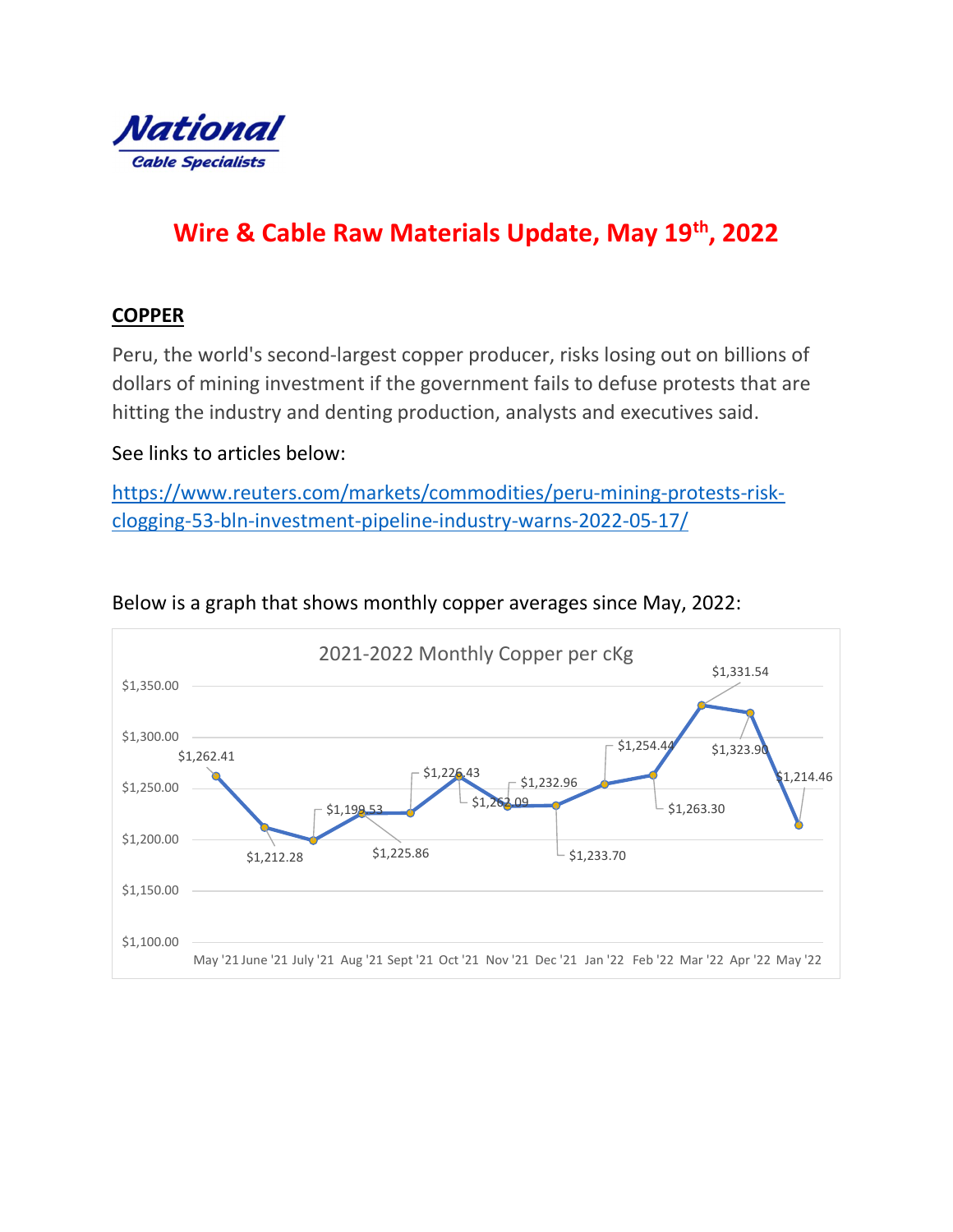

Below is a graph that shows copper annual averages on an annual basis over the past 20 year:



# ALUMINUM

China's aluminium production in April hit a record high, official data showed on Monday, after curbs on power production eased, allowing smelters to expand operations

See links to articles below:

https://www.reuters.com/article/china-economy-output-aluminium/update-1 china-april-aluminium-output-hits-record-high-as-power-curbs-liftedidUSL2N2X803Q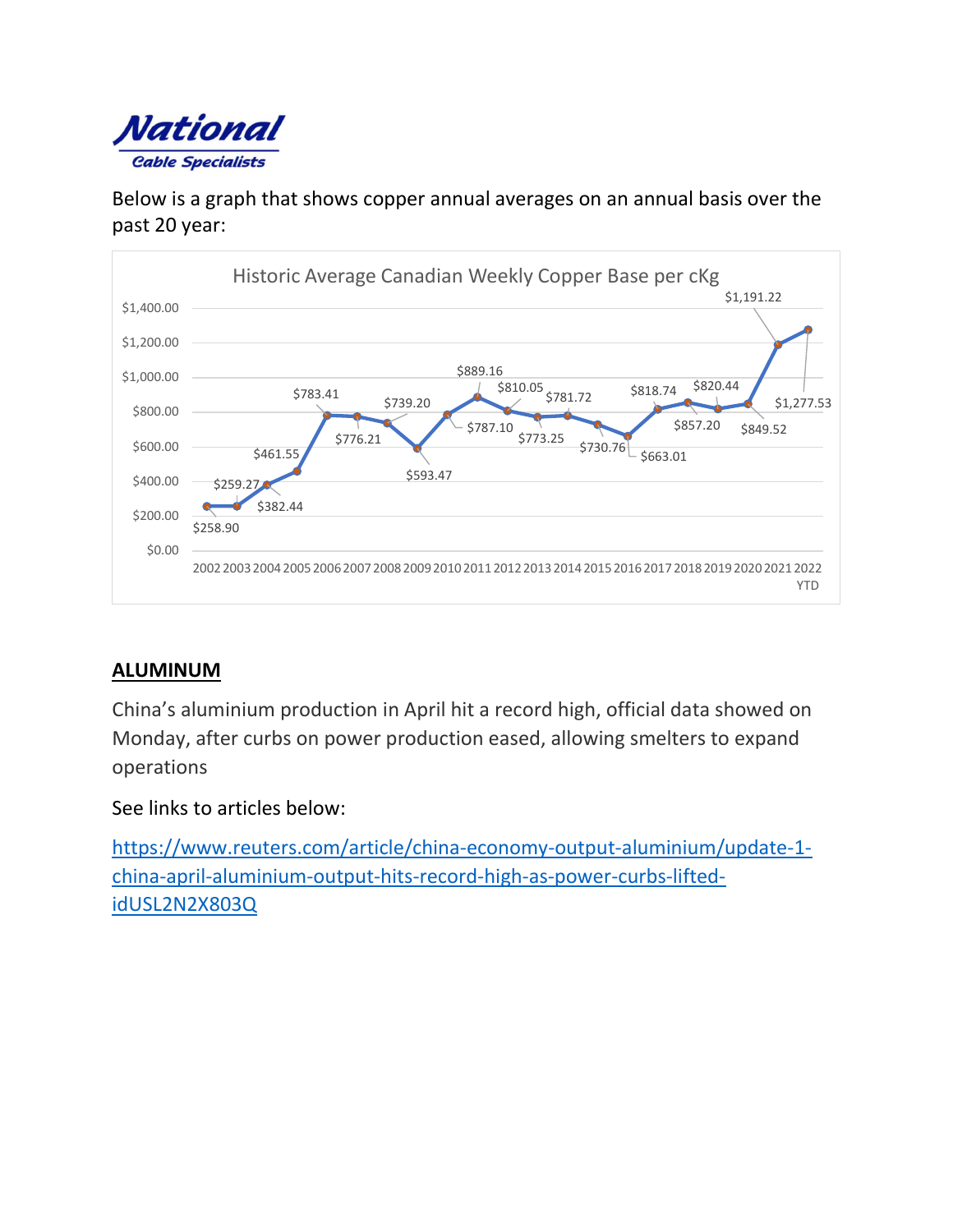



## Below is a graph that shows monthly aluminum averages since May, 2022:

Below is a graph that shows aluminum annual averages on an annual basis over the past 20 year: